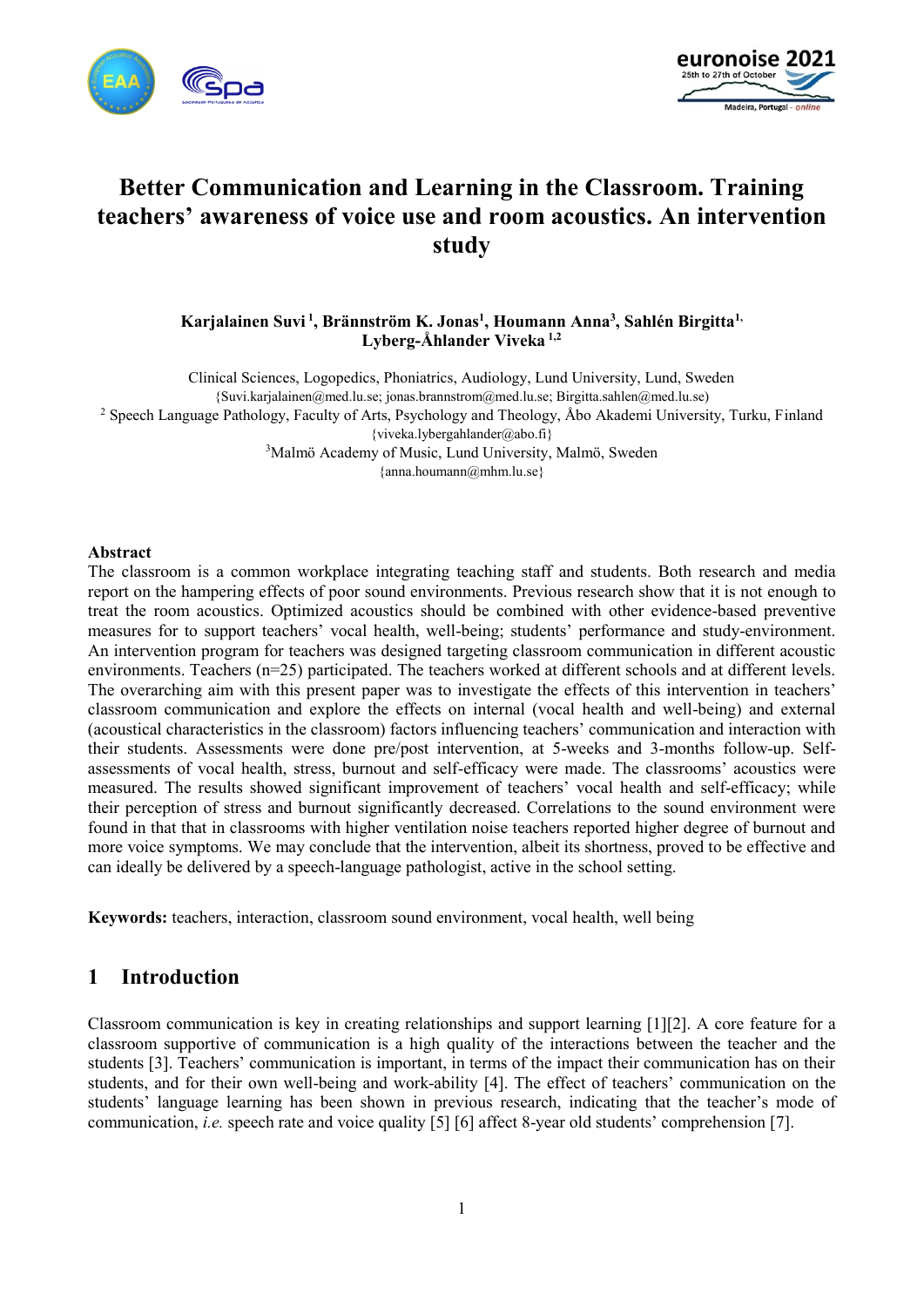

Teachers' communication in the classroom is affected by a number of internal (e.g self-efficacy; vocal health; awareness of room acoustics etc.) and external factors (room acoustics; the students' perception of the teacher; back-ground noise; ambient air quality etc.). The room acoustics from the aspect of speakers' comfort has attracted increased research interest [8], [9]. However, as suggested by Pelegrín-García, to treat the room acoustics is not enough, also teachers' behavior needs to be brought into focus [10]. Also, extensive research has led to the conclusion that teachers present with more voice problems compared to other occupational groups e.g [11], [12]. Also, teachers' voice problems have been established as a factor that affects teachers' capacity to work [13].

Teachers' exposure to noise affects the voice in terms of more vocal symptoms and increased SPL [14], and increased SPL also correlates with more cognitive fatigue at the end of the workday[15]. Stress symptoms also have a significant association with vocal symptoms[16].

In her thesis, Karjalainen states [4]: "The act of classroom communication, i. e. how teachers speak and use other aspects of body communication in their interactions with the students, has not been given much attention, at least not in the area of research. In Sweden, classroom communication seems to be somewhat out of sight, since there seem to be no courses offered on communication skills during teacher education or in professional development as in-service training".

Hence, an intervention program was designed to target teachers' classroom communication in different acoustic environments, training teachers' awareness and, use of voice quality, vocal intensity, speech rate and speech intelligibility as well as other aspects of non-verbal communication: use of gaze, mimics, gestures, positions and movements in the classroom. The overarching aim of the study was to investigate internal (vocal health and well-being) and external (acoustical characteristics in the classroom) factors influencing teachers' communication in the classroom. The further aim was to investigate the effects of the intervention on teachers' classroom communication. The present paper is a summary of the articles included in Karjalainen's doctoral dissertation [17], [18] and [19].

## **2 Methods**

### **2.1 Participants**

The research team was contacted from the school authority in a municipality in Southern Sweden, where lightning and acoustics were treated in a large number of schools. The headmasters at seven schools approved their schools participation. Thirty-two teachers working in grades 3-5 (students' age 9-11 yrs). were willing to participate. The teachers were given oral and written information. Four teachers declined to participate after receiving information. Three teachers were not included since they were working in grade 2. Two teachers were working in grade 6, but were included. In the end, 25 teachers (23 F/2M) participated in the in-service training.

| completed their education) and age. |                                 |                                 |                                 |                                 |
|-------------------------------------|---------------------------------|---------------------------------|---------------------------------|---------------------------------|
|                                     | Teachers teaching in<br>grade 3 | Teachers teaching in<br>grade 4 | Teachers teaching in<br>grade 5 | Teachers teaching in<br>grade 6 |
| N                                   | 11                              | 10                              |                                 |                                 |
| Years of teaching                   |                                 |                                 |                                 |                                 |
| $0 - T$                             |                                 |                                 |                                 |                                 |
| $6 - 19$                            | 5                               | 5                               |                                 |                                 |
| >20                                 | 4                               | 3                               |                                 |                                 |
| Certified                           | 10                              | 9                               |                                 |                                 |
| Age, mean (range)                   | 43.5 (34-63)                    | 44.6 (27-57)                    | 44.0 (41-47)                    | 41.5 (36-47)                    |
|                                     |                                 |                                 |                                 |                                 |

**Table 1. Distribution of the 25 participating teachers' as per teaching grade, teaching experience, number of certified teachers (teachers that completed their education) and age.**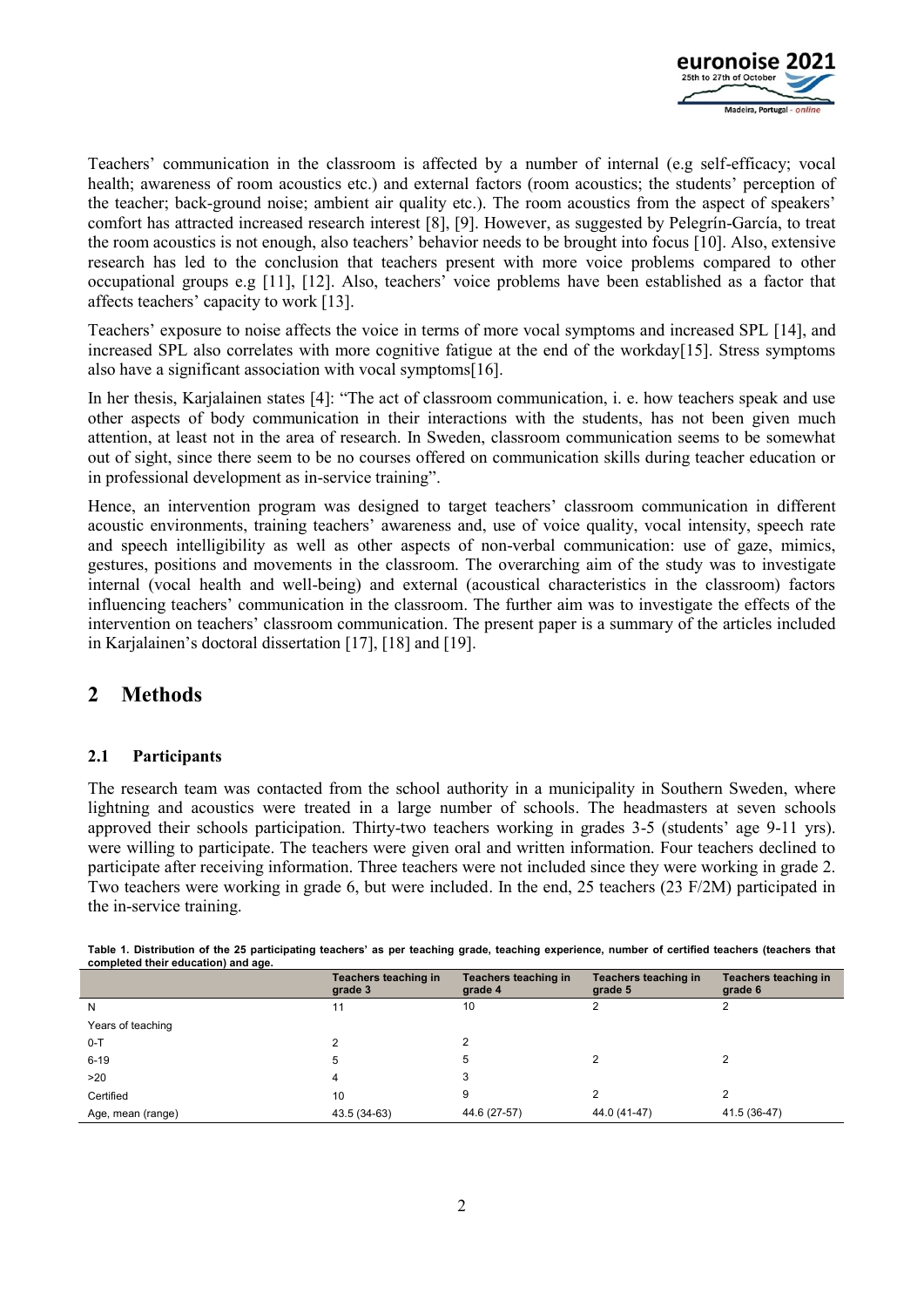

#### **2.2 Procedure, the in-service training**

The in-service training was performed in group sessions to four groups with 4-8 participants during fall 2016 and spring 2017. The sessions consisted of five modules and took place at two of the schools after class. They lasted 90 minutes and were given for five consecutive weeks. The process of the training and also the measuring points where the teachers were assessed, emerge from Figure 1.



Figure 1. The time-line of the study showing the process of training and testing in two training groups of teachers.

The in-service training aimed to increase teachers' knowledge and practical skills in classroom communication. The content of the training program was evidence-based on knowledge from previous studies and clinical work/teaching, and also on *The Communication Supporting Classrooms Observation Tool (CSCOT)* which contains evidence-based techniques for interactions [20]. The content was presented through a mix of mini-lectures and work-shop practices with frequent feedback on the teachers' actions. Subjects for the sessions were: voice use and voice ergonomics; room acoustics; non-verbal communication and language-supporting strategies.

#### **2.3 Tests and assessments**

#### **2.3.1 Room acoustical measures**

Acoustical measurements were made for all classrooms. The classrooms were measured for RT  $(T_{20})$ , clarity  $(C_{50})$  and ventilation system noise (VSN). All measurements were made in unoccupied classrooms, according to the standards. RT  $(T_{20})$  was measured in accordance with ISO 3382-2 and analyzed in octave bands 125 Hz and 250-4000 Hz.  $C_{50}$  was measured according to ISO 3382-1. The equipment used were ElectroVoice 120 + Dodekaeder loudspeakers, a Room Capture system with a Roland UA-55 Quad-Capture sound card, a Crown XLS 1500 amplifier and a BSWA MP281 microphone connected to a Gras amplifier. Two different loudspeaker positions were used, one to the left and one to the right, with the centre of the loudspeaker measured 1.5 meter above the floor and the six recording microphones were positioned in the two last rows of the classrooms with a distance > 5 meters from the loudspeakers. Twelve measurements were made in each classroom. The measurements of VSN were performed in accordance with ISO 10052 (ref), meaning that equivalent sound levels are given in both dBA ( $L_A$ , eq) and dBC ( $L_C$ , eq) filters and recorded for 30 seconds using a Brüel and Kjaer 2250 sound level meter [4].

### **2.3.2 Questionnaires**

Questionnaires were chosen to be able to make repeated measures of the wide spread of factors regarding teachers' vocal health (Voice Handicap Index-11, VHI-11 [21]), stress (Perceived Stress Questionnaire, PSQ [22]; Well-being [23]; burn-out related to aspects of the workplace [24]. Also self-efficacy was tested since there is a well-known relationship between burnout and self-efficacy in teachers (e.g. Brown, 2012)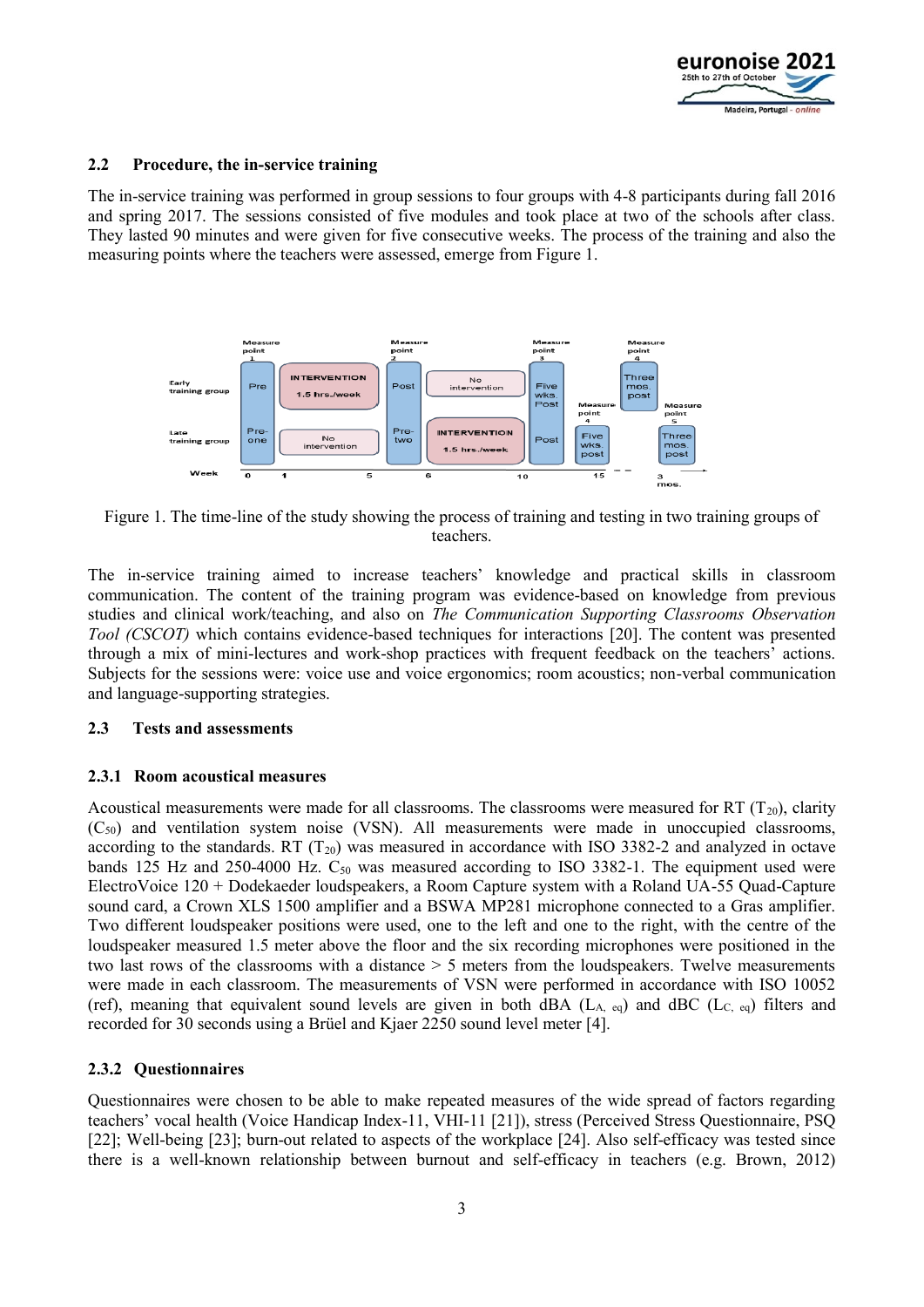

Teachers' Sense of Efficacy Scale: Classroom Management Subscale (TSES) was found and it had been translated into Swedish and additionally, had already been used together with questionnaires for stress and burnout [25]. All the questionnaires were presented in Swedish and had previously been validated in either in the original language or in the original language and in Swedish. The questionnaires were filled out using paper and pen. Scorings and calculations were made in accordance with the test manuals.

### **2.3.3 Focus group interviews**

For one of the studies data on the teachers' own view on their classroom communication was collected in focus group interviews. The focus groups were held 6 months post in-service training. The interviews focused on whether the teachers experienced that they had made any changes in their teaching practices related to the in-service training. Five focus groups were held six months post in-service training and they lasted between 17 to 33 minutes and were audio recorded with a digital Zoom Handy Recorder H2 (Zoom Corporation, Tokyo, Japan) [4].

## **3 Results**

The primary objective of this study was to explore the relationship between teachers' well-being and the acoustic characteristics in the classrooms they were working in, either refurbished or non-refurbished. The only significant differences regarding both teachers' well-being and classroom acoustics due to refurbishment were on two acoustical measures, namely RT 250-4000 Hz and C50. RT 250-4000 Hz was significantly shorter in the refurbished classrooms and  $C_{50}$  was significantly higher in the refurbished classrooms, meaning the differences were in favor for of the refurbished classrooms. Since RT 250-4000 Hz and C50 were the only measures that differed significantly between refurbished and non-refurbished classrooms, the correlations were made on the pooled data of all classrooms in order to retain more statistical power.

There was a low significant positive correlation between higher degree of burnout and higher ventilation system noise (VSN) dBA. Voice symptoms had a moderate positive correlation with higher VSN dBA. After corrections for multiple testing were made, no previously significant correlations remained significant. Teachers working in lower grades reported more voice symptoms than those working in higher grades.

### **3.1 Relationship between teachers' well-being and the classroom acoustics**

The only significant differences regarding both teachers' well-being and classroom acoustics were on two acoustical measures, RT 250-4000 Hz and C50. RT 250-4000 Hz was significantly shorter in the refurbished classrooms and  $C_{50}$  was significantly higher in the refurbished classrooms, showing that the differences were in favor for the refurbished classrooms. Since RT 250-4000 Hz and C50 were the only measures that differed significantly between refurbished and non-refurbished classrooms, correlations were made on the pooled data of all classrooms in order to retain more statistical power.

There was a low significant positive correlation between higher degree of burnout and higher ventilation system noise (VSN) dBA. Voice symptoms had a moderate positive correlation with higher VSN dBA. After corrections for multiple testing were made, no previously significant correlations remained significant. Teachers working in lower grades reported more voice symptoms than those working in higher grades.

### **3.2 Effects of the in-service training on teachers' vocal health, self-efficacy and well-being.**

The main results were significant decrease in voice problems at the 3-months follow-up and significant decrease of both stress and degree of burnout at 5-weeks follow-up. Self-efficacy score had increased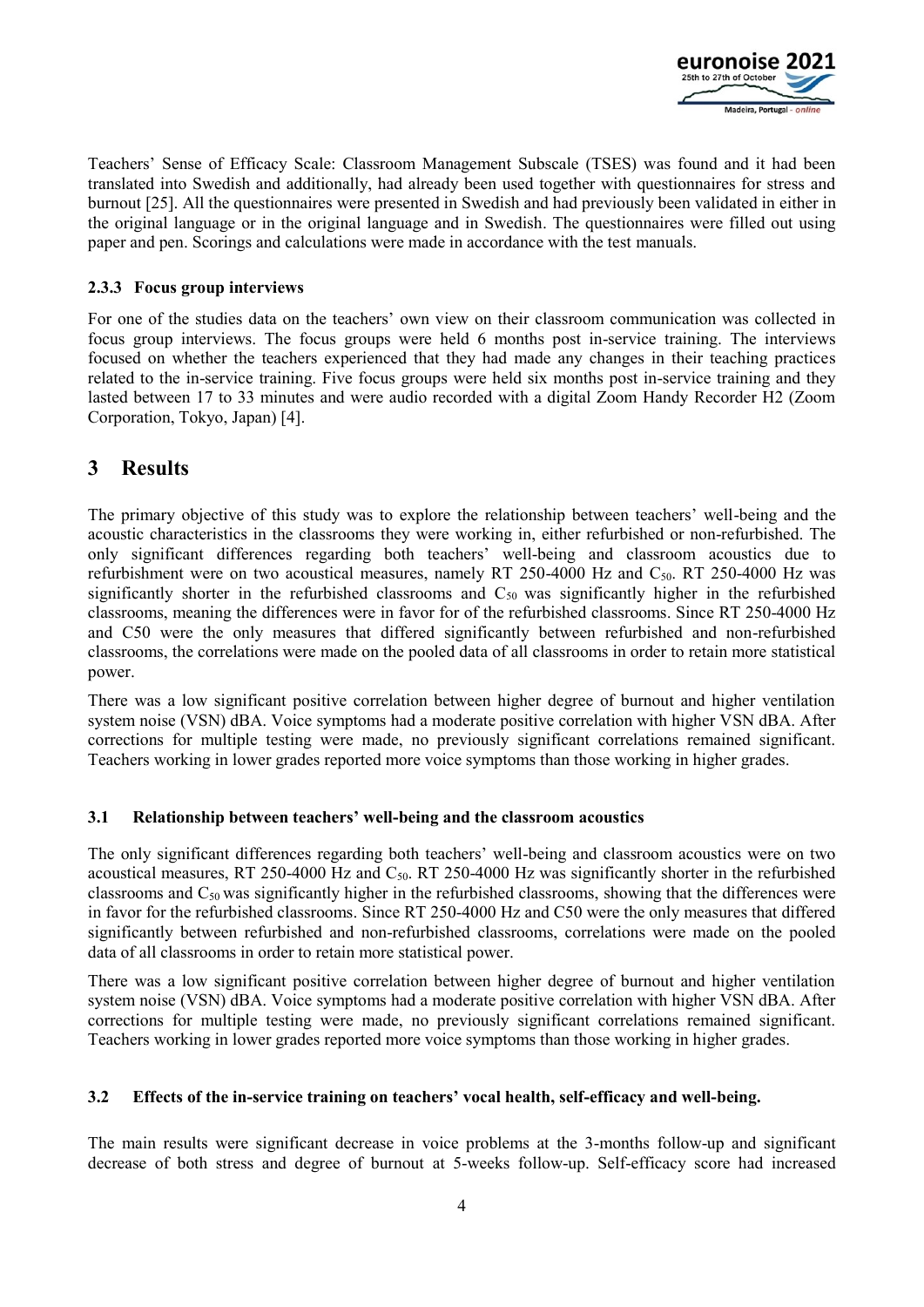

significantly at 5-week follow-up. As for voice problems reported with VHI-sum there was a decrease postintervention and the decrease was significant at 3-month follow-up. Also PSQ index had decreased postintervention, with a significant decrease at 5-week follow-up. For CBI there was also a significant decrease at 5-week follow-up, and although the result was similar at 3-month follow-up it was not significant. For QPS only small and non-significant changes were seen. Figure 2.



Figure 2. Data from the teachers participating in the study with mean values and regression confidence intervals. The dotted line through the first measure point (Pre-training) indicates the baseline

### **3.3 Teachers' experience and understanding of classroom communication after in-service training.**

"Three overarching themes emerged from the thematic analyses, namely *awareness of voice use, the use of body communication* and *setting the stage for learning.* The teachers talked about *voice use* from different perspectives, ranging from voice use in relation to being heard to vocal health. The teachers gave examples of trying out new kinds of voice use in order to put less strain on the voice. They also mentioned thinking about posture and abdominal breathing while speaking. There was also a more explicit awareness of the importance of the voice as a working tool. The following example describes how a teacher talks about the importance of voice in teaching and that a loss of voice would make it impossible to keep working as a teacher: "*But what you think about more, probably, is that the voice is an incredibly good, important instrument. It's mostly that [which] all teaching is based on – that you can speak. Lose your voice and that's it really. If you get so hoarse that you can't speak, you can't do anything here, that's just the way it is." (Participant 4)*

As for *the use of body communication*, there were examples of moving around more in the classroom while teaching. This is exemplified in one teacher's description of moving around more and fully using the room from different angles: "*I move more in the classroom and stop and talk from different angles, not just from the front. I might stand towards the back of the room. Or in the corner or by the window. Yes, I move about much more." (Participant 7*)

This teacher's description of how she stops and talks shows she is also using positioning in the classroom. Further, teachers reported using more body communication than before and that body communication sometimes can be used instead of words. However, the teachers also mentioned standing still in front of the class and silently waiting to gain the students attention, and that this had gotten the students' attention. Silently awaiting the students, as opposed to raising the voice also constitutes an ease on the voice, and is one of the approaches brought up in the in-service training. Articulation was brought up by some teachers inasmuch as they were more aware after the in-service training of the need to talk more slowly and articulate more deliberately.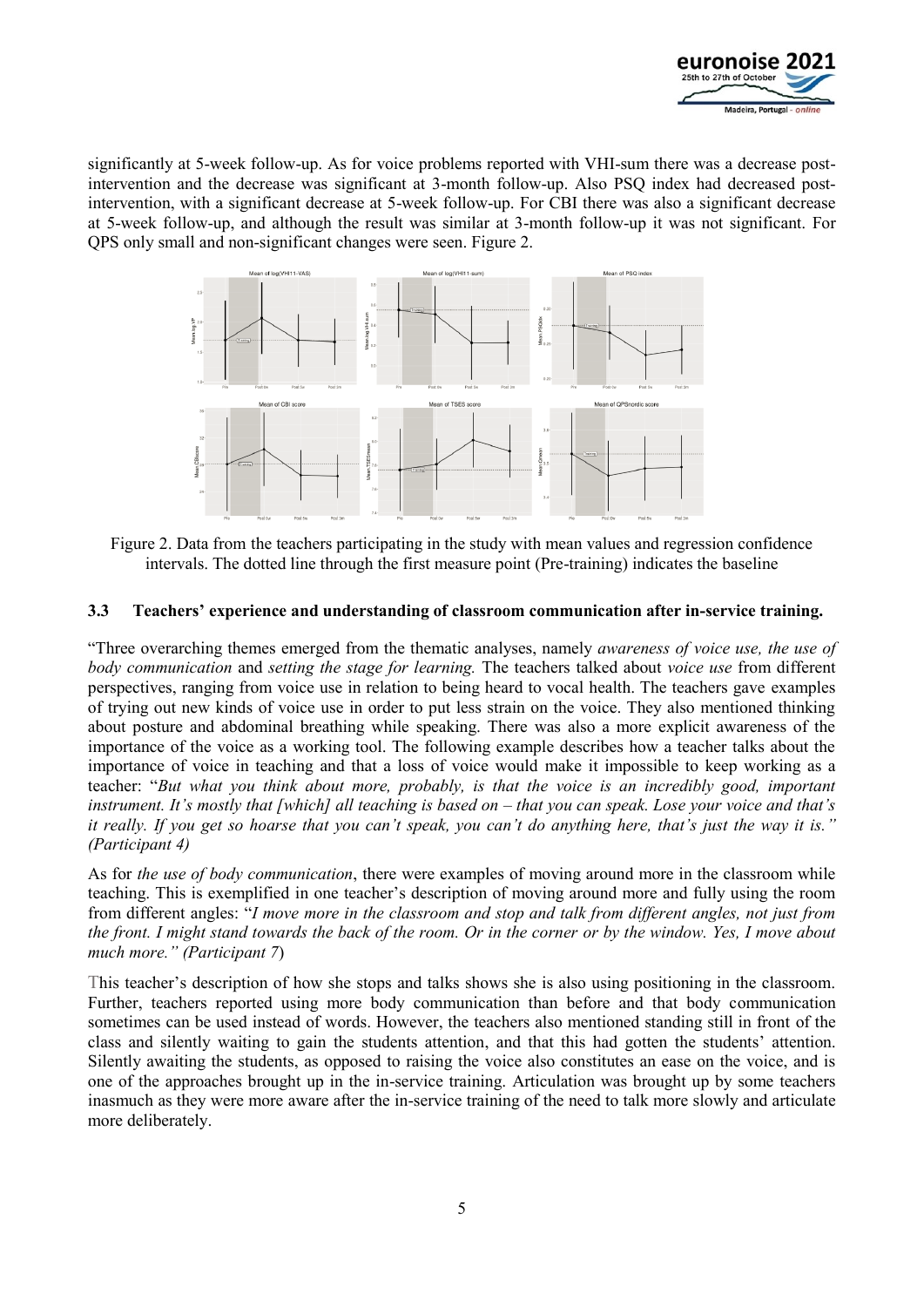

*Setting the stage for learning* relates to the classroom environment. The teachers talked about sound and that they were more aware of the impact of the sound environment after the in-service training and were more focused on noise and sounds in the classroom. One teacher reflected on her awareness of sounds and how to control them and she talked about the impact of high noise levels and how her awareness of the environment had changed. *"Yes, I would say more focus on sound, things that make noises, all those small things. You think more about where they come from. How they start and it doesn't take much to stop them so they don't get to be too much, you stop it in time so you can keep the noise level down. And it's not just we teachers who suffer from the noise, it's the students too of course. It's their working environment as well as ours." (Participant 13)*

The teachers also expressed that they were more active in checking that the students could hear them across the room. It was mentioned that classes vary in this context, which in turn affected what was brought to attention in the classroom. For example in a more noisy class the teacher needs to make the students aware of the sound levels they are generating. The teachers also reported thinking more about the physical, acoustic environment regarding furniture, especially bookshelves" [4].

# **4 Discussion and Conclusions**

Teachers' reported higher degree of burnout and more voice symptoms if working in classrooms with higher noise levels from the ventilation, showing an indication of external factors (acoustical characteristics) affecting internal factors (well-being). In the current sample both teachers' well-being and the acoustical properties of the classrooms were favourable. In another sample, more associations between teachers' wellbeing and classroom acoustics can be expected. Teachers working in lower grades reported more voice symptoms than those working in higher grades. Voice use is connected to which grade the teacher is working in.

Specific effects of the in-service training program:

Teachers' vocal health and well-being improved and long-term effects were inferred. The teachers increased their knowledge and awareness of voice use, body communication as well as the prerequisites for successful classroom communication and implemented these new practices in their classroom communication.

Finally, these studies show that a rather short intervention aiming at increasing teachers' awareness of voice use and classroom acoustics has good effects. This type of in-service training is recommended for teachers and could preferably be led by a Speech Language Pathologist.

## **Acknowledgements**

The authors thank the Marcus and Marianne Wallenberg foundation for funding these studies and, the participating teachers and schools.

# **References**

[1] G. Kogut, and R. Silver, "Teacher talk, pedagogical talk and classroom activities," presented at the 3rd Redesigning Pedagogy International Conference, Singapore, Jun. 2009.

[2] J. Hattie, *Visible learning : a synthesis of over 800 meta-analyses relating to achievement*. London : Routledge, 2009, 2009. [Online]. Available:

http://ludwig.lub.lu.se/login?url=http://search.ebscohost.com/login.aspx?direct=true&db=cat01310a&AN=lo visa.001966058&site=eds-live&scope=site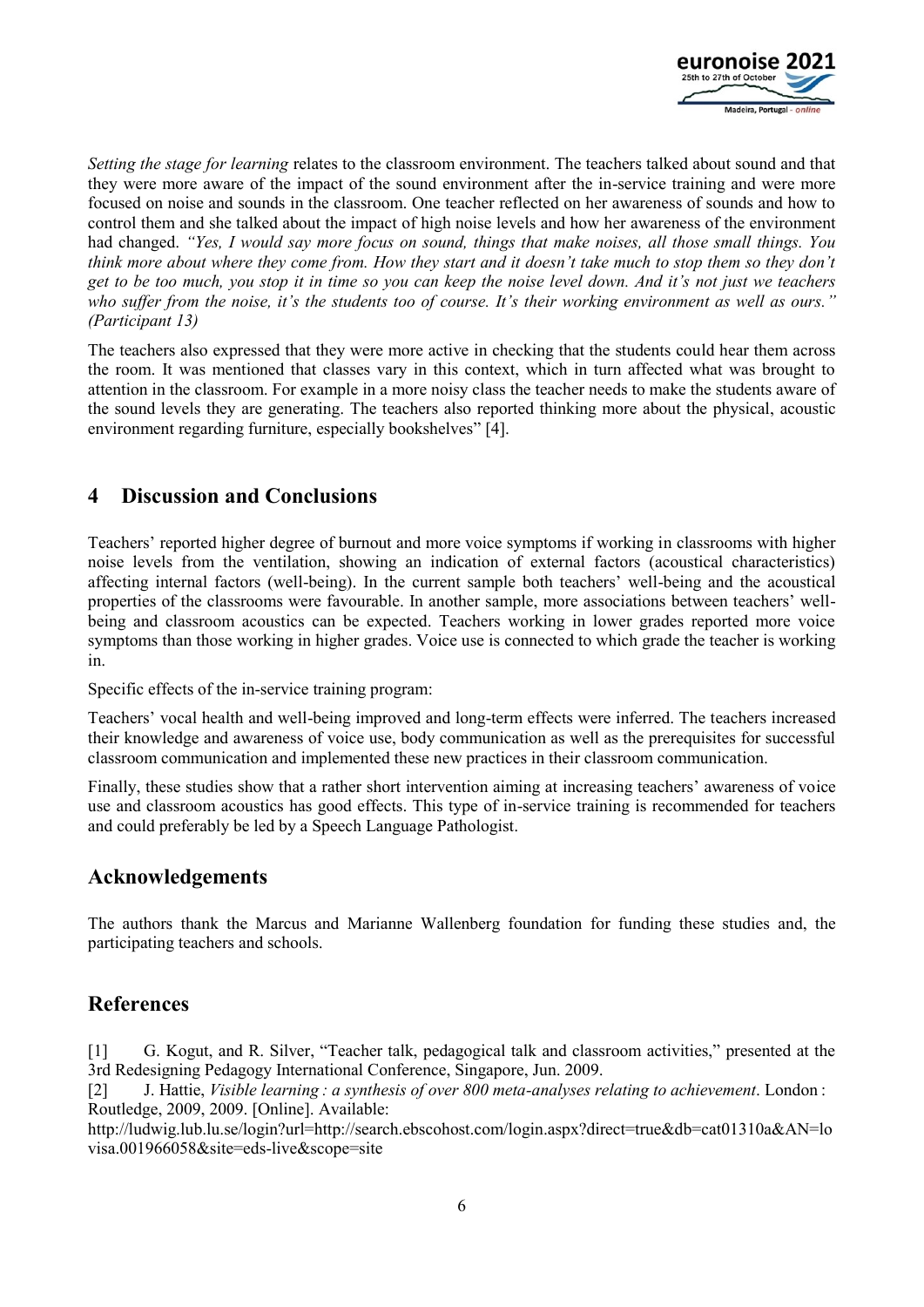

[3] J. E. Dockrell, I. Bakopoulou, J. Law, S. Spencer, and G. Lindsay, "Capturing communication supporting classrooms: The development of a tool and feasibility study," *Child Lang. Teach. Ther.*, vol. 31, no. 3, pp. 271–286, Oct. 2015, doi: 10.1177/0265659015572165.

[4] S. Karjalainen, "Training teacher communication in the classroom. Voice use, body communication and well-being in relation to classroom acoustics.," Lund University, Faculty of Medicine, 2021. Accessed: Sep. 01, 2021. [Online]. Available: https://portal.research.lu.se/portal/en/publications/training-teachercommunication-in-the-classroom-voice-use-body-communication-and-wellbeing-in-relation-to-classroomacoustics(2b2a4c98-e68e-4c28-976a-91e9659ac95c).html

[5] V. Lyberg-Åhlander, K. J. Brännström, and B. S. Sahlen, "On the interaction of speakers' voice quality, ambient noise and task complexity with children's listening comprehension and cognition," *Front. Psychol.*, vol. 6, 2015, doi: 10.3389/fpsyg.2015.00871.

[6] M. Haake, K. Hansson, A. Gulz, S. Schotz, and B. Sahlen, "The slower the better? Does the speaker's speech rate influence children's performance on a language comprehension test?," *Int J Speech Lang Pathol*, vol. 16, no. 2, pp. 181–190, Apr. 2014, doi: 10.3109/17549507.2013.845690.

[7] V. Lyberg-Ahlander, M. Haake, J. Brannstrom, S. Schotz, and B. Sahlen, "Does the speaker's voice quality influence children's performance on a language comprehension test?," *Int J Speech Lang Pathol*, vol. 17, no. 1, pp. 63–73, Feb. 2015, doi: 10.3109/17549507.2014.898098.

[8] P. Bottalico, S. Graetzer, and E. J. Hunter, "Effects of speech style, room acoustics, and vocal fatigue on vocal effort," *J Acoust Soc Am*, vol. 139, no. 5, p. 2870, May 2016, doi: 10.1121/1.4950812.

[9] D. P. Garcia, J. Brunskog, and B. Rasmussen, "Speaker-Oriented Classroom Acoustics Design Guidelines in the Context of Current Regulations in European Countries," *Acust. United Acta Acust.*, vol. 100, pp. 1073–1089, 2014, doi: 10.3813/AAA.918787.

[10] D. P. Garcia, "The role of classroom acoustics on vocal intensity regulation and speakers' comfort," PhD Thesis, 2011. [Online]. Available: internal-pdf://3000483409/David Pelegrín García thesis.pdf

[11] V. Lyberg-Åhlander, R. Rydell, P. Fredlund, C. Magnusson, and S. Wilén, "Prevalence of Voice Disorders in the General Population, Based on the Stockholm Public Health Cohort," *J. Voice Off. J. Voice Found.*, vol. 33, no. 6, pp. 900–905, Nov. 2019, doi: 10.1016/j.jvoice.2018.07.007.

[12] I. R. Titze, J. Lemke, and D. Montequin, "Populations in the U.S. workforce who rely on voice as a primary tool of trade: a preliminary report," *J. Voice*, vol. 11, no. 3, pp. 254–259, 1997.

[13] H. Vertanen-Greis, E. Loyttyniemi, J. Uitti, and T. Putus, "Work ability of teachers associated with voice disorders, stress, and the indoor environment: A questionnaire study in Finland," *J. Voice*, Oct. 2020, doi: 10.1016/j.jvoice.2020.09.022.

[14] V. L. Ahlander, D. P. Garcia, S. Whitling, R. Rydell, and A. Lofqvist, "Teachers' Voice Use in Teaching Environments: A Field Study Using Ambulatory Phonation Monitor," *J Voice*, vol. 28, no. 6, p. 841.e5-841.15, Jun. 2014, doi: 10.1016/j.jvoice.2014.03.006.

[15] J. Kristiansen, S. P. Lund, R. Persson, H. Shibuya, P. M. Nielsen, and M. Scholz, "A study of classroom acoustics and school teachers' noise exposure, voice load and speaking time during teaching, and the effects on vocal and mental fatigue development," *Int Arch Occup Env. Health*, vol. 87, no. 8, pp. 851– 860, Nov. 2014, doi: 10.1007/s00420-014-0927-8.

[16] S. Holmqvist, "The Association Between Possible Stress Markers and Vocal Symptoms," *J. Voice*, vol. 27, no. 6, pp. 787-e10, Nov. 2013.

[17] S. Karjalainen, K. J. Brännström, J. Christensson, B. Sahlén, and V. Lyberg-Åhlander, *A Pilot Study on the Relationship between Primary-School Teachers' Well-Being and the Acoustics of their Classrooms*, vol. 17. 2020. doi: 10.3390/ijerph17062083.

[18] S. Karjalainen, K. J. Brännström, J. Christensson, B. Sahlén, and V. Lyberg-Åhlander, *A Pilot Study on the Relationship between Primary-School Teachers' Well-Being and the Acoustics of their Classrooms*, vol. 17. 2020. doi: 10.3390/ijerph17062083.

[19] S. Karjalainen, V. Lyberg Åhlander, B. Sahlén, and A. Houmann, "Teachers' descriptions of classroom communication after an SLP-led in-service training," 2021.